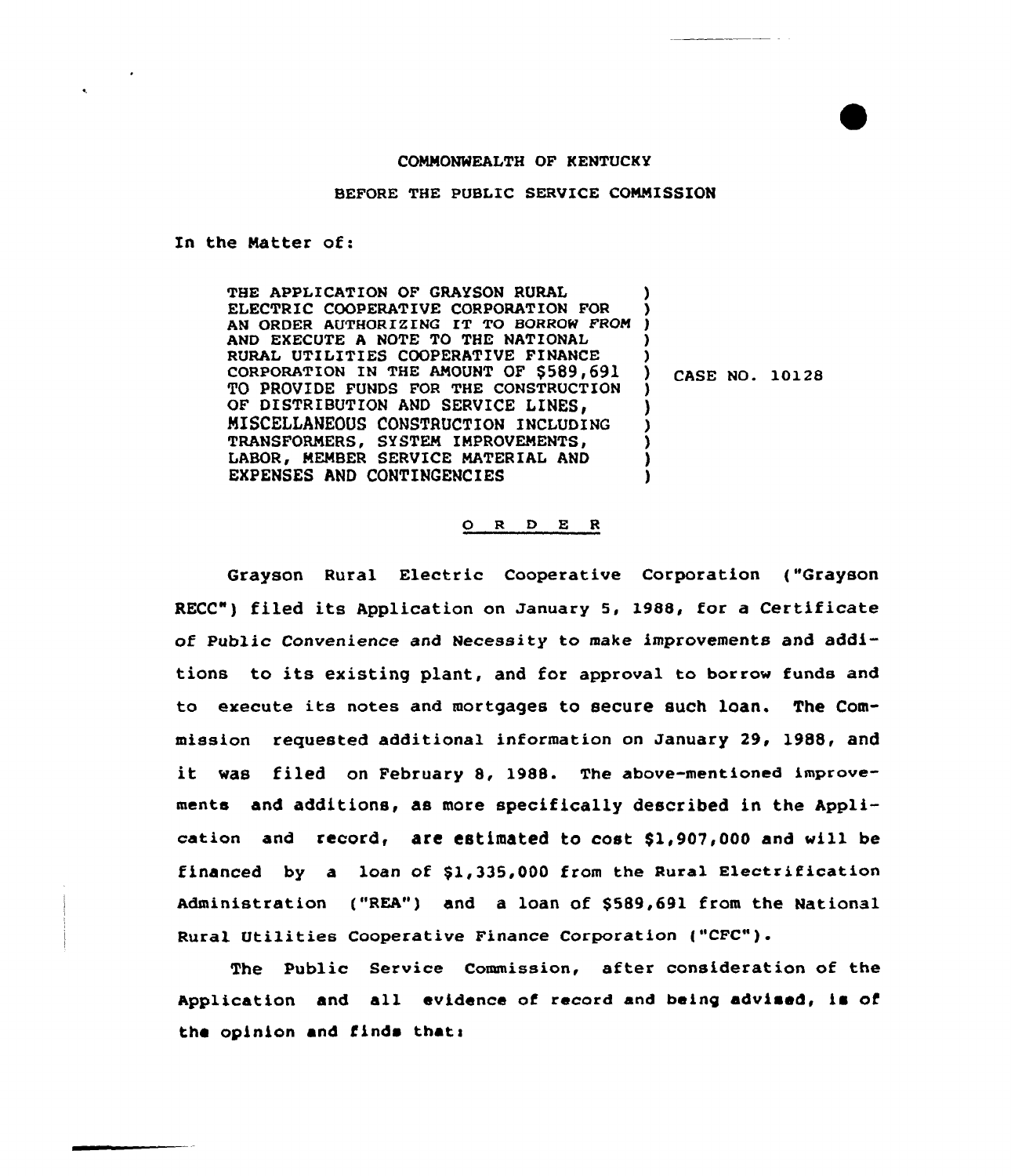l. Public convenience and necessity require the construction by Grayson RECC of the improvements and additions to its existing plant as described in the Application and record, and a certificate should be granted.

2. The proposed borrowing from CFC is for lawful objects within the corporate purposes of Grayson RECC, is necessary and appropriate for and consistent with the proper performance by Grayson RECC of its service to the public, and will not impair its ability to perform that service.

3. Grayson RECC is seeking to borrow funds from the REA. On November 12, 1982, the Franklin Circuit Court issued its opinion in West Kentucky RECC v. Energy Regulatory Commission. Therein, the Court held that the Commission had no authority to approve or disapprove borrowings from the REA since the REA is an agency of the federal government and KRS 278.300(10) exempts such borrowing from the Commission regulation. Accordingly, the Commission takes no action on the REA portion of Grayson RECC's proposed borrowing.

IT IS THEREFORE ORDERED that:

l. Grayson RECC be and it hereby is granted <sup>a</sup> certificate of public convenience and necessity to proceed with the construction and additions as set forth in the Application and record.

2. Grayson RECC be and it hereby is authorized to borrow \$5&9,691 from CFC for a 35-year period and bearing either a fixed or variable interest rate, as chosen by Grayson RECC, at the time the first monies are drawn from CFC, subject to the provisions and

$$
-2 -
$$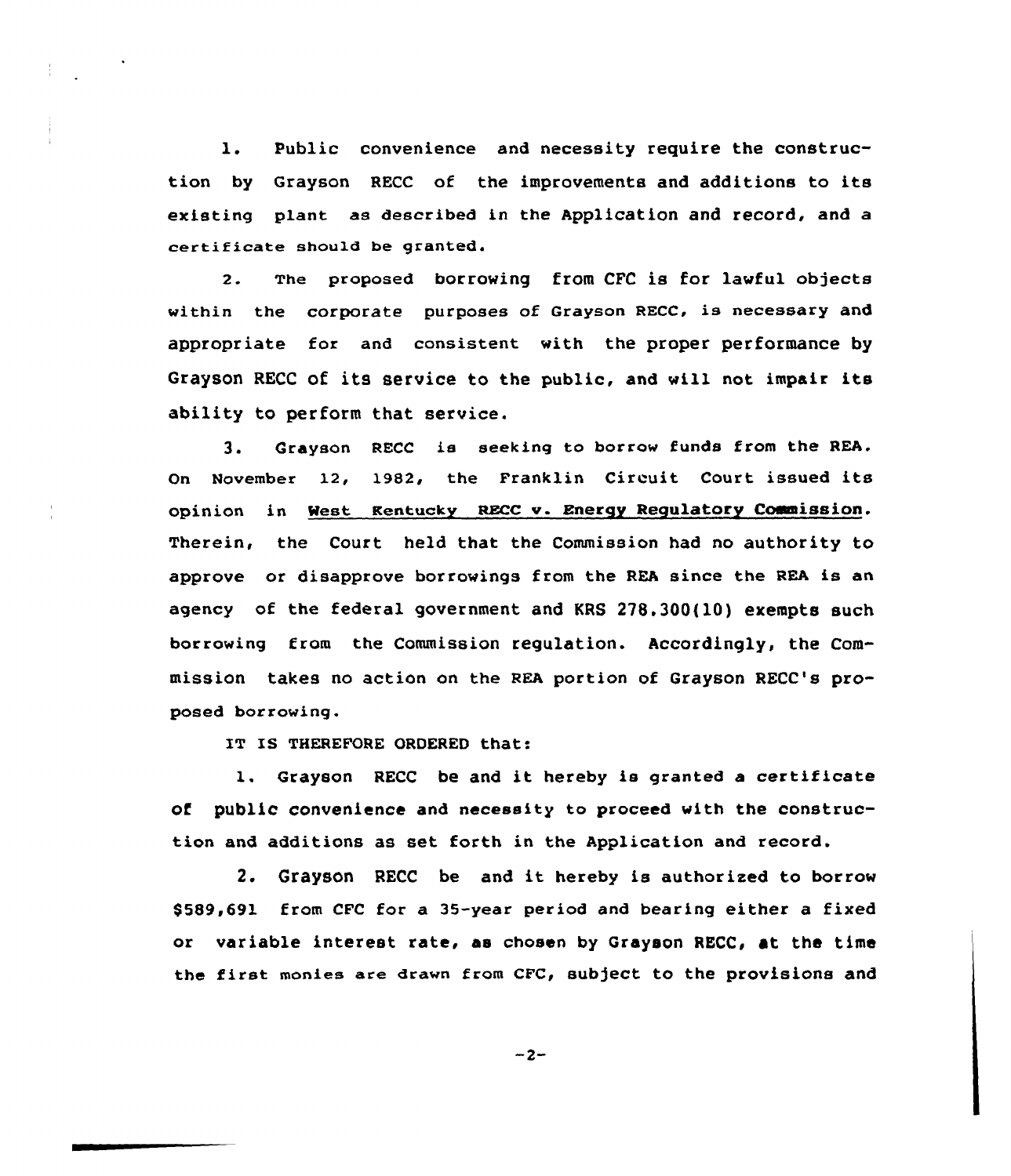terms of the Application with respect to renegotiation of the interest rate.

3. Grayson RECC shall utilize the interest rate program which will result in the net lowest cost of money to Grayson RECC over the term of the financing.

4. Grayson RECC shall notify the Commission of the interest rate option elected for the financing approved herein along with a statement as to the basis for the decision.

5. Grayson RECC be and it hereby is authorized to execute its notes and mortgages as security for the loan herein authorized.

6. The proceeds from the proposed borrowing shall be used only for the lawful purposes set out in the Application and record.

7. Grayson RECC shall file, along with its monthly financial report to the Commission, the current interest rate on its variable rate loans outstanding.

Nothing contained herein shall be deemed a warranty or finding of value of securities or financing authorized herein on the part of the Commonwealth of Kentucky or any agency thereof.

 $-3-$